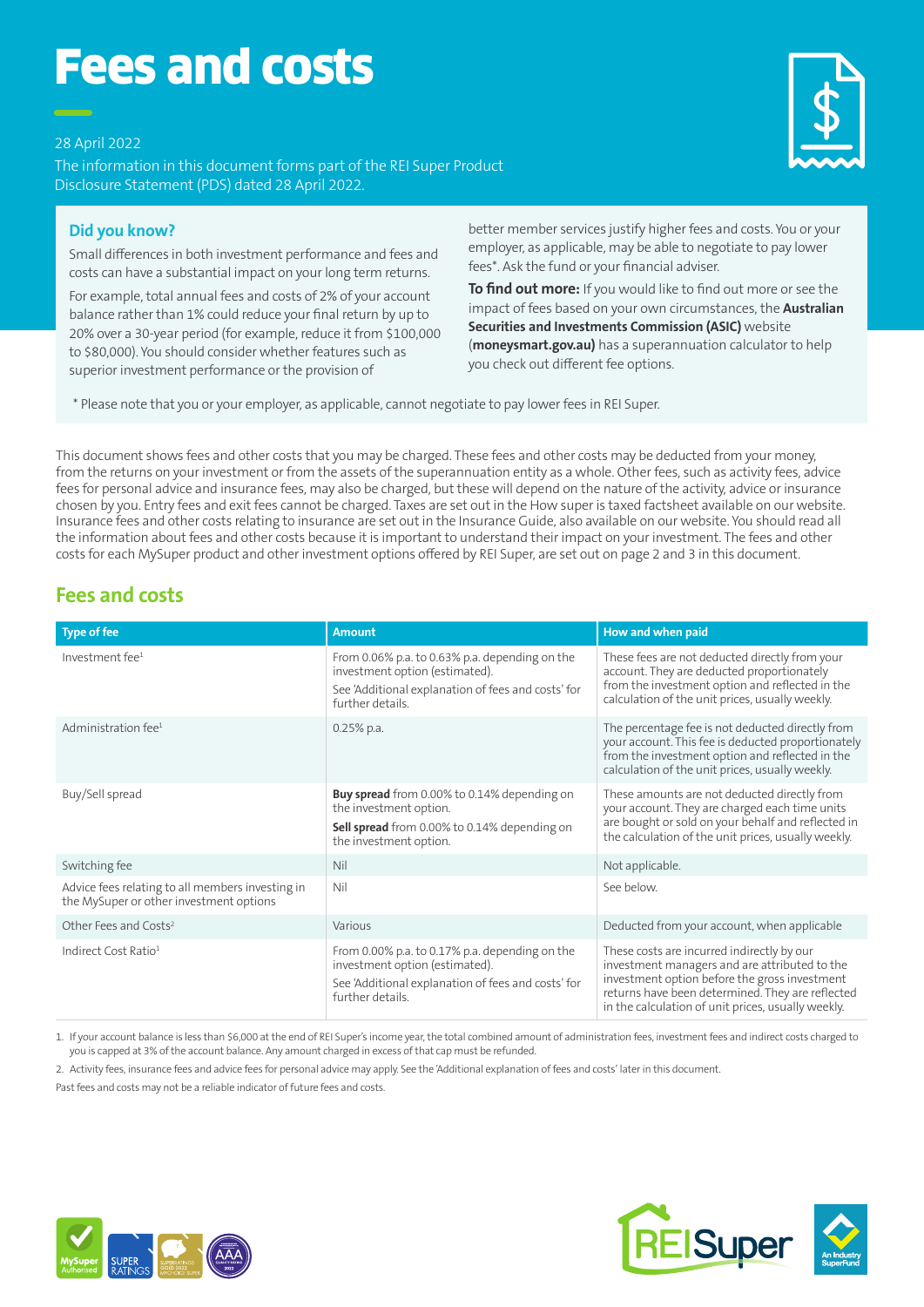# **Example of annual fees and costs**

This table gives an example of how the fees and costs for the Balanced (MySuper) option for this superannuation product can affect your superannuation investment over a one-year period. You should use this table to compare REI Super with other superannuation products.

| <b>Example – Balanced (MySuper option)</b>            |       | <b>Balance of \$50,000</b>                                                                                                |
|-------------------------------------------------------|-------|---------------------------------------------------------------------------------------------------------------------------|
| Investment fees                                       | 0.60% | For every \$50,000 you have in the superannuation product you will be<br>charged \$300 each year.                         |
| <b>PLUS</b><br>Administration fees                    | 0.25% | And, you will be charged \$125 in administration fees each year.                                                          |
| <b>PLUS</b><br>Indirect costs for the Balanced option | 0.11% | And, indirect costs of \$55 will be deducted from your investment each year.                                              |
| <b>EQUALS</b><br>Cost of product                      |       | If your balance was \$50,000, then for that year you will be charged fees of<br>\$480.00 for the superannuation product.* |

\*Please note: Additional fees may apply.

# **Fee rebate**

If your total account balance is over \$300,000, you will receive a Fee rebate on the portion of your account over \$300,000 as follows:

| Account balance       | Rec(%)     |
|-----------------------|------------|
| First \$300,000       | <b>NIL</b> |
| Amount over \$300,000 | 0.28%      |

The fee rebate is calculated using your account balance in the Fund at the end of each month. It will be paid to your REI Super account by way of additional units in your account. If your super is invested in more than one investment option, your rebate will be paid proportionally across your investment options. The Trustee reserves the right to change the rebate level and the eligibility conditions at any time.

# **Additional explanation of fees and costs**

# **Administration fee**

These fees cover the general administration and management of the Fund, including the operations of the Trustee office, the costs associated with regulatory compliance, communications and marketing and access to Helpline advice services provided by Mercer Financial Advice (Australia) Pty Ltd (MFA) ABN 76 153 168 293, Australian Financial Services Licence 411766.

## **Investment fee**

The investment fees (shown in Table 1) include internal and external investment-related fees such as investment management fees, asset consulting fees, custody fees, Trustee office costs etc. These fees are not deducted directly from Members' account balances instead they are deducted from the underlying assets of each investment option and reflected in the unit prices.

#### **Indirect costs**

Indirect costs are costs that, directly or indirectly, reduce the return on investments of each investment option including investment management costs, performance related fees and certain transactional and operational costs.

These costs are not deducted directly from Members' account balances, instead they are deducted from the underlying assets of each investment option and reflected in the unit prices. The ICRs (shown in Table 1) represent the estimated ratio of the total indirect costs for each investment option to the total average net assets attributed to that investment option. The actual indirect costs for each investment option and hence the actual ICRs may vary from year to year.

#### **TABLE 1: Investment fees & Indirect Cost Ratio (ICR)**

| <b>Investment option</b> | Investment fee^ p.a. | <b>Indirect Cost</b><br>Ratio p.a. (ICR)* |
|--------------------------|----------------------|-------------------------------------------|
| Growth                   | 0.63%                | 0.14%                                     |
| <b>Balanced</b>          | 0.60%                | 0.11%                                     |
| Stable                   | 0.49%                | 0.03%                                     |
| Australian Property      | 0.26%                | $0.00\%$                                  |
| <b>Australian Shares</b> | 0.18%                | 0.04%                                     |
| <b>Bonds</b>             | 0.17%                | 0.01%                                     |
| Global Property          | 0.27%                | 0.17%                                     |
| International Shares     | 0.19%                | 0.06%                                     |
| Cash                     | 0.06%                | 0.00%                                     |

^ The Investment fees above represent the Trustee's current fees and may vary from year to year.

\* The ICRs above reflect the Trustee's reasonable estimates of the actual indirect costs incurred by the underlying investment vehicles used by the Fund over the 2020/21 financial year. ICRs may vary from year to year.

Fees and costs disclosed in this document may not be a reliable indicator of future fees and costs.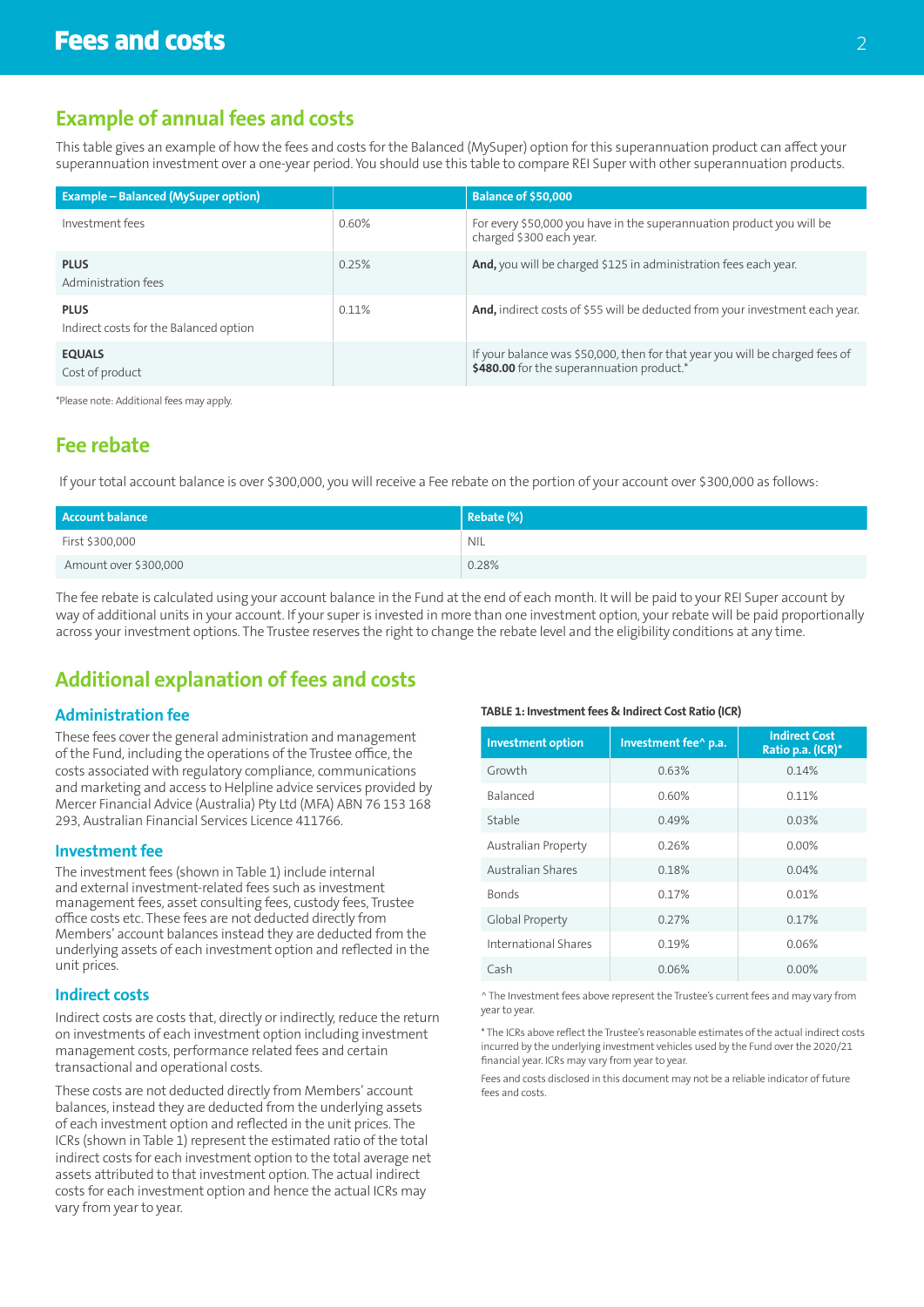# **Buy/Sell spread**

When money is added to your account (e.g. a contribution is received) or money is deducted from your account (e.g. a benefit is paid), it is used to purchase or sell units in your investment option. For some investment options, the entry price for the issue of units may be different from the exit price for the redemption of those units. The difference between the entry and exit price represents an allowance for transaction costs, and is commonly referred to as a 'Buy/Sell spread'.

Buy/Sell spreads (if incurred) are additional costs and do not form part of the investment fees and indirect costs shown in the 'Example of annual fees and costs' table on the previous page. They are not deducted directly from members' account balances instead they are deducted from the underlying assets of each investment option and reflected in the unit prices.

The Buy/Sell spreads of each investment option is set out in the table below:

| <b>Investment option</b>   | <b>Buy/Sell spreads</b> |
|----------------------------|-------------------------|
| Growth                     | $0.14\% / 0.14\%$       |
| <b>Balanced</b>            | $0.14\% / 0.14\%$       |
| Stable                     | $0.11\% / 0.11\%$       |
| Cash                       | $0.00\%$ / 0.00%        |
| Australian Shares          | $0.07\%$ / 0.07%        |
| International Shares       | $0.09\%$ / 0.09%        |
| <b>Australian Property</b> | $0.06\%$ / 0.06%        |
| Global Property            | $0.08\%$ / $0.08\%$     |
| <b>Bonds</b>               | $0.13\% / 0.13\%$       |

## **Performance related fees**

Performance related fees (see Table 2) are charged by some of the Fund's underlying investment managers when actual performance achieved is greater than an agreed target.

These fees are reflected in the unit price of the underlying investment vehicle and form part of the ICR of the relevant investment option shown in the table on the previous page.

#### **Transactional and Operational Costs (TOCs)**

Transactional and operational costs are incurred when the investments of the Fund are bought or sold. Explicit costs (see Table 2) include buy/sell spreads charged by the underlying investment vehicles, brokerage costs, settlement costs, clearing costs and stamp duty. Implicit costs include costs such as the bid/offer spread incurred on transactions.

These costs are an additional cost to Members but are not deducted directly from Members' account balances; instead they are deducted from the underlying assets of each investment option and reflected in the unit prices. The total explicit costs for each investment option (less estimated costs recovered from the buy-sell spread) are included in the ICR of each investment option shown in Table 1 on page 2. The implicit costs do not form part of the ICR or any of the other fees and costs described in this document.

#### **TABLE 2: Investment related costs (p.a.)**

| <b>Investment option</b> | <b>Total Explicit</b><br><b>TOCs</b> | <b>Total Implicit</b><br><b>TOCs</b> | <b>Performance</b><br><b>Related Fees</b> |
|--------------------------|--------------------------------------|--------------------------------------|-------------------------------------------|
| Growth                   | 0.11%                                | 0.02%                                | 0.05%                                     |
| <b>Balanced</b>          | 0.10%                                | 0.02%                                | 0.03%                                     |
| Stable                   | 0.09%                                | 0.01%                                | 0.01%                                     |
| Australian Property      | 0.00%                                | 0.00%                                | $0.00\%$                                  |
| Australian Shares        | 0.10%                                | 0.04%                                | $0.00\%$                                  |
| <b>Bonds</b>             | 013%                                 | 0.02%                                | $0.00\%$                                  |
| Global Property          | 0.22%                                | 0.03%                                | $0.00\%$                                  |
| International Shares     | 012%                                 | 0.00%                                | $0.00\%$                                  |
| Cash                     | $0.00\%$                             | $0.00\%$                             | $0.00\%$                                  |

The above investment related costs (expressed as a % of each investment option's assets) represent the Trustee's reasonable estimate of the actual costs charged by the Fund's underlying fund managers over the 2020/21 financial year. Past fees and costs may not be a reliable indicator of future fees and costs.

# **Activity fees**

#### **Family law information and splitting fee**

A fee of \$350 will be charged for splitting a superannuation payment upon receipt of a splitting agreement or court order.

The fee will be divided evenly and deducted from your account and your former spouse's entitlement when the account split is processed. Unless your former spouse receives the entire balance, in which case your former spouse will pay the entire fee.

# **Advice fee**

The cost of providing general and intrafund advice limited to your REI Super account is included in the administration fee. REI Super members have access to comprehensive personal financial advice through Mercer Financial Advice (Australia) Pty Ltd (MFA) ABN 76 153 168 293, Australian Financial Services Licence 411766 on a fee-for-service basis with all fees agreed to between and the financial adviser before proceeding.

If you obtain complex financial advice through Mercer Financial Advice, the fee for this advice will depend on the scope and complexity of the advice. If the fee is for superannuation advice it may be deducted from your REI Super account when the advice is received. The fund must receive the member's written authorisation before any fee is deducted from their account balance. One fee can be charged in a 12 month period. You can arrange an appointment with them to discuss your financial situation. There is no cost or obligation to have the initial consultation.

#### **Insurance fee**

Your insurance fee will depend on the type of insurance you have.

For more information about insurance see the relevant *Insurance Guide* at **reisuper.com.au**.

#### **Switching fee**

You do not pay any fees for switching investment options. However, buy/sell spreads may apply.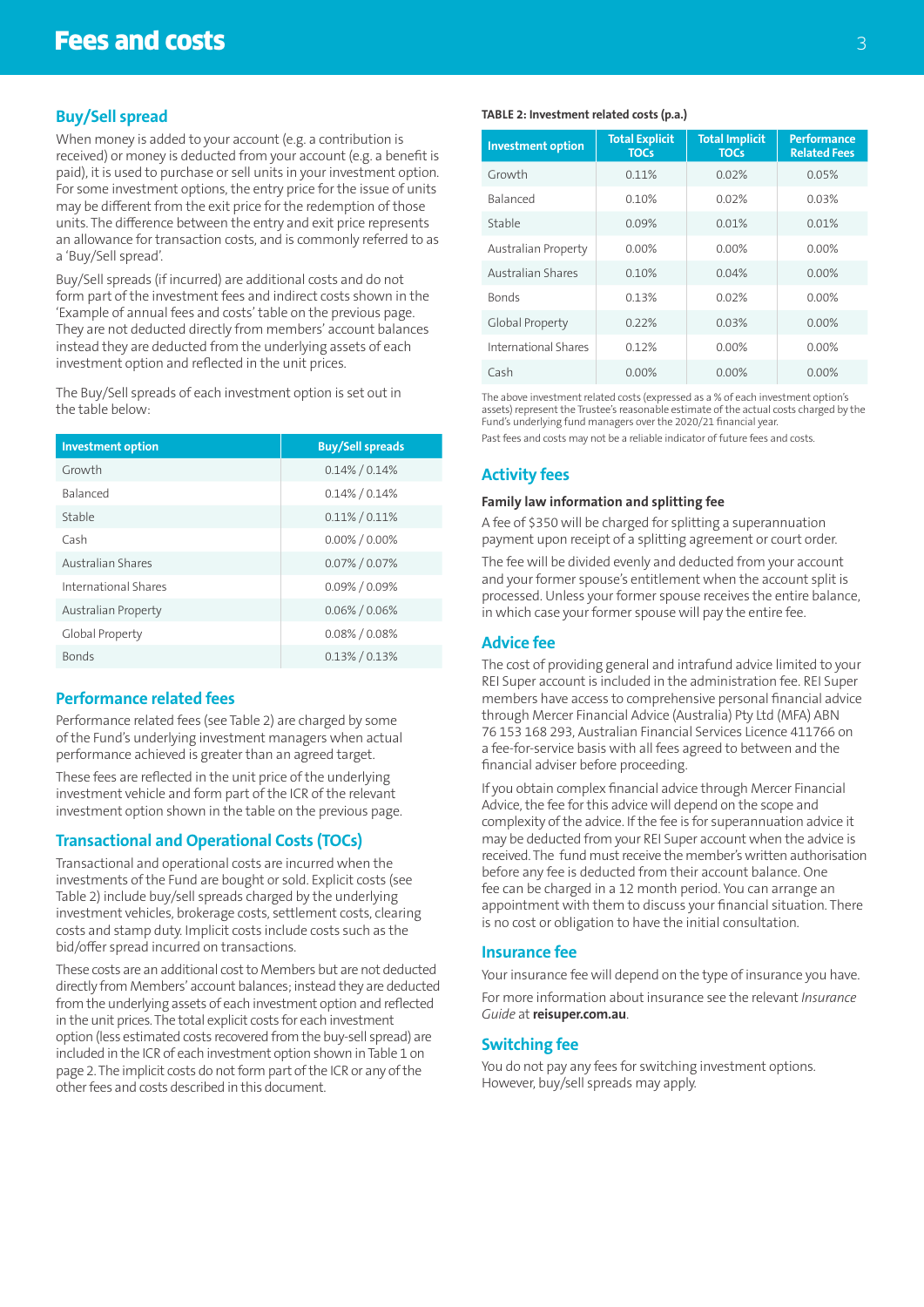#### **Taxes**

#### **Goods and Service Tax (GST)**

The fees and costs include the net effect of GST, after the benefits of reduced input tax credits where appropriate, unless otherwise specified.

#### **Government charges**

Government charges such as stamp duty will be applied to your account as appropriate. Insurance fees shown in the *PDS* and *Insurance Guide* include stamp duty charged by your State Government, where applicable. The stamp duty charged will be based on the stamp duty laws and practices in force from time to time.

#### **Tax Deductions**

The benefit of any tax deductions relating to administration fees and costs (other than insurance premiums) is retained in the Fund's reserves. The benefit of any tax deductions relating to insurance premiums is passed on to the member via the calculation of the contributions tax if concessional contributions (e.g. employer contributions) are received for that member, otherwise it is not passed on and retained in the Fund's reserves.

For more information about taxes, see the *How super is taxed factsheet* on our website.

#### **Fee changes – our disclosure obligations**

All fees are current at the time of publication. They may be revised or adjusted by us from time to time without your consent. We may also introduce new fees from time to time.

If there were to be a material increase in fees, we'll notify you at least 30 days in advance of the change.

Where there is a materially adverse change to the Indirect Costs Ratios, we will update the PDS and this document. Where the change is not materially adverse, we will provide an update on our website at **reisuper.com.au**.

# **Defined fees**

# **Activity fees**

A fee is an activity fee if:

- a) the fee relates to costs incurred by the trustee of the superannuation entity that are directly related to an activity of the trustee:
	- i) that is engaged in at the request, or with the consent, of a Member; or
	- ii) that relates to a Member and is required by law; and
- b) those costs are not otherwise charged as an administration fee, an investment fee, a buy-sell spread, a switching fee, an advice fee or an insurance fee.

## **Administration fees**

An administration fee is a fee that relates to the administration or operation of the superannuation entity and includes costs that relate to that administration or operation, other than:

- a) borrowing costs; and
- b) indirect costs that are not paid out of the superannuation entity that the trustee has elected in writing will be treated as indirect costs and not fees, incurred by the trustee of the entity or in an interposed vehicle or derivative financial product; and
- c) costs that are otherwise charged as an investment fee, a buysell spread, a switching fee, an activity fee, an advice fee or an insurance fee.

#### **Advice fees**

A fee is an advice fee if:

- d) the fee relates directly to costs incurred by the trustee of the superannuation entity because of the provision of financial product advice to a Member by:
	- i) a trustee of the entity; or
	- ii) another person acting as an employee of, or under an arrangement with, the trustee of the entity; and
- e) those costs are not otherwise charged as an administration fee, an investment fee, a switching fee, an activity fee or an insurance fee.

# **Buy-sell spreads**

A buy-sell spread is a fee to recover transaction costs incurred by the trustee of the superannuation entity in relation to the sale and purchase of assets of the entity.

## **Exit fees**

An exit fee is a fee, other than a buy-sell spread, that relates to the disposal of all or part of Members' interests in the superannuation entity.

#### **Indirect cost ratio**

The indirect cost ratio (ICR), for a MySuper product or an investment option offered by a superannuation entity, is the ratio of the total of the indirect costs for the MySuper product or investment option, to the total average net assets of the superannuation entity attributed to the MySuper product or investment option.

**Note:** A fee deducted from a member's account or paid out of the superannuation entity is not an indirect cost.

#### **Insurance fees**

A fee is an insurance fee if:

a) the fee relates directly to either or both of the following:

- i) insurance premiums paid by the trustee of a superannuation entity in relation to a member or members of the entity;
- ii) costs incurred by the trustee of a superannuation entity in relation to the provision of insurance for a member or members of the entity; and
- b) the fee does not relate to any part of a premium paid or costs incurred in relation to a life policy or a contract of insurance that relates to a benefit to the member that is based on the performance of an investment rather than the realisation of a risk; and
- c) the premiums and costs to which the fee relates are not otherwise charged as an administration fee, an investment fee, a switching fee, an activity fee or an advice fee.